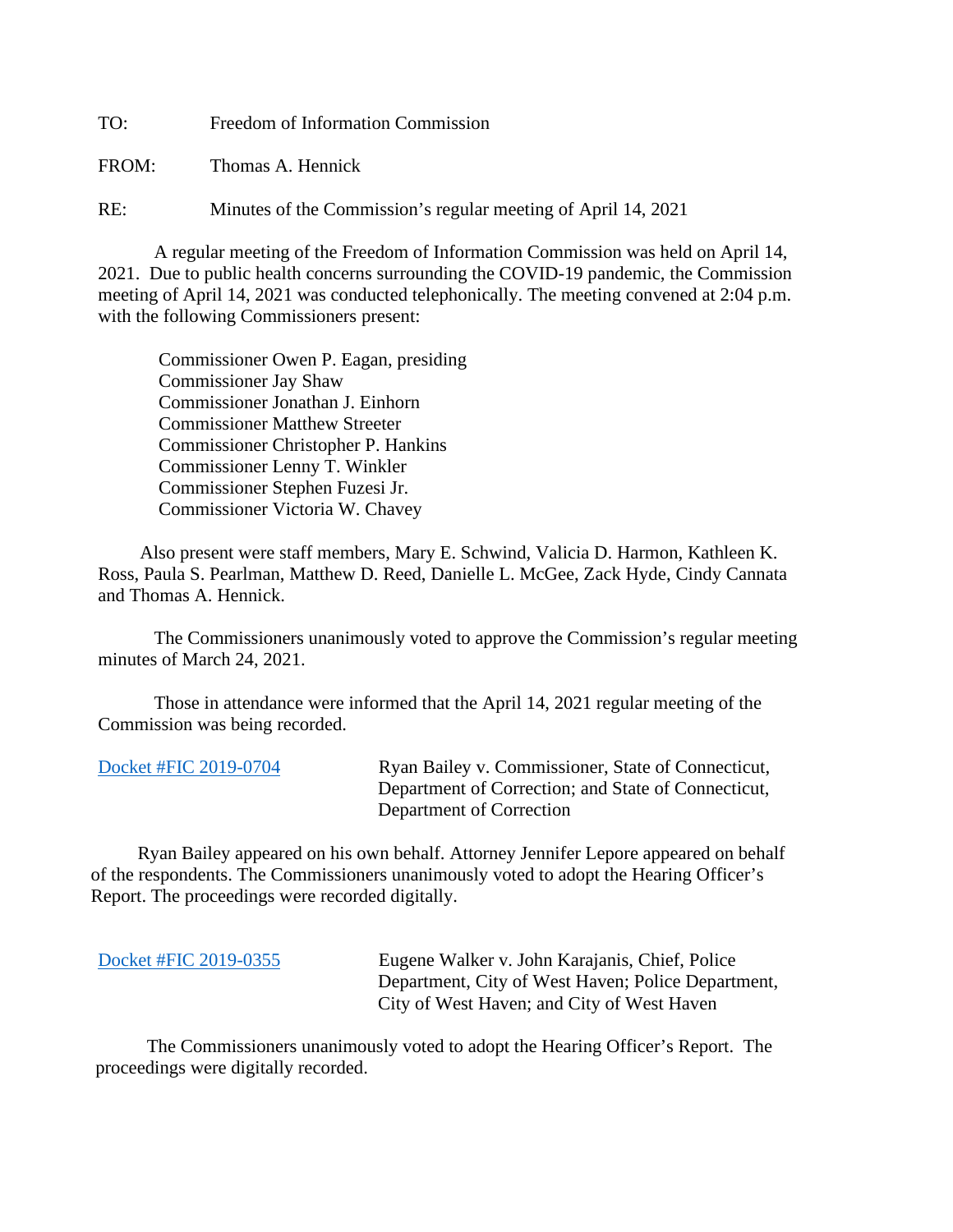Minutes, Regular Meeting, April 14, 2021 Page 2

[Docket #FIC 2020-0164](https://portal.ct.gov/-/media/FOI/FinalDecisions/2021/Apr14/2020-0164.pdf) Janelle Vogt v. Commissioner, State of Connecticut, Department of Correction; and State of Connecticut, Department of Correction

 The Commissioners unanimously voted to adopt the Hearing Officer's Report. The proceedings were recorded digitally.

| George Schober v. First Selectman, Town of Suffield;<br>Board of Selectmen, Town of Suffield; and Town of<br>Suffield |
|-----------------------------------------------------------------------------------------------------------------------|
|                                                                                                                       |
|                                                                                                                       |

 George Schober appeared on his own behalf. Attorney Sharon Baldwin appeared on behalf of the respondents. The Commissioners unanimously voted to amend the Hearing Officer's Report. The Commissioners unanimously voted to adopt the Hearing Officer's Report as amended. \* The proceedings were digitally recorded.

 Mary E. Schwind and Attorney Paula Pearlman reported on the Appellate Court opinion in *Richard Lindquist v. Freedom of Information Commission* **(**AC 42496) (March 26, 2021).

 Mary E. Schwind reported that Commission staff is continuing to refine its process for holding remote video hearings and that all remote hearings should be done with video by the time of the agency's relocation into its new offices in June.

Mary E. Schwind reported that the relocation of Commission offices remains on schedule for May 28, 2021. Attorney Schwind reported that the process of organizing for the move was underway, that there would be no contested case hearings scheduled the last two weeks of May and that the Commission meeting scheduled for [May 26](https://portal.ct.gov/-/media/FOI/Notices_General/Cancel-Notice-May-26-2021.pdf) would be canceled.

Paula S. Pearlman reported on several pieces of proposed legislation of interest to the Commission.

Mary E. Schwind introduced new Staff Attorney Zack Hyde.

The meeting was adjourned at 2:49 p.m.

 $\mathcal{L}_\text{max}$  , which is a set of the set of the set of the set of the set of the set of the set of the set of the set of the set of the set of the set of the set of the set of the set of the set of the set of the set of Thomas A. Hennick MINREGmeeting 04142021/tah/04152021

\* See attached for amendments